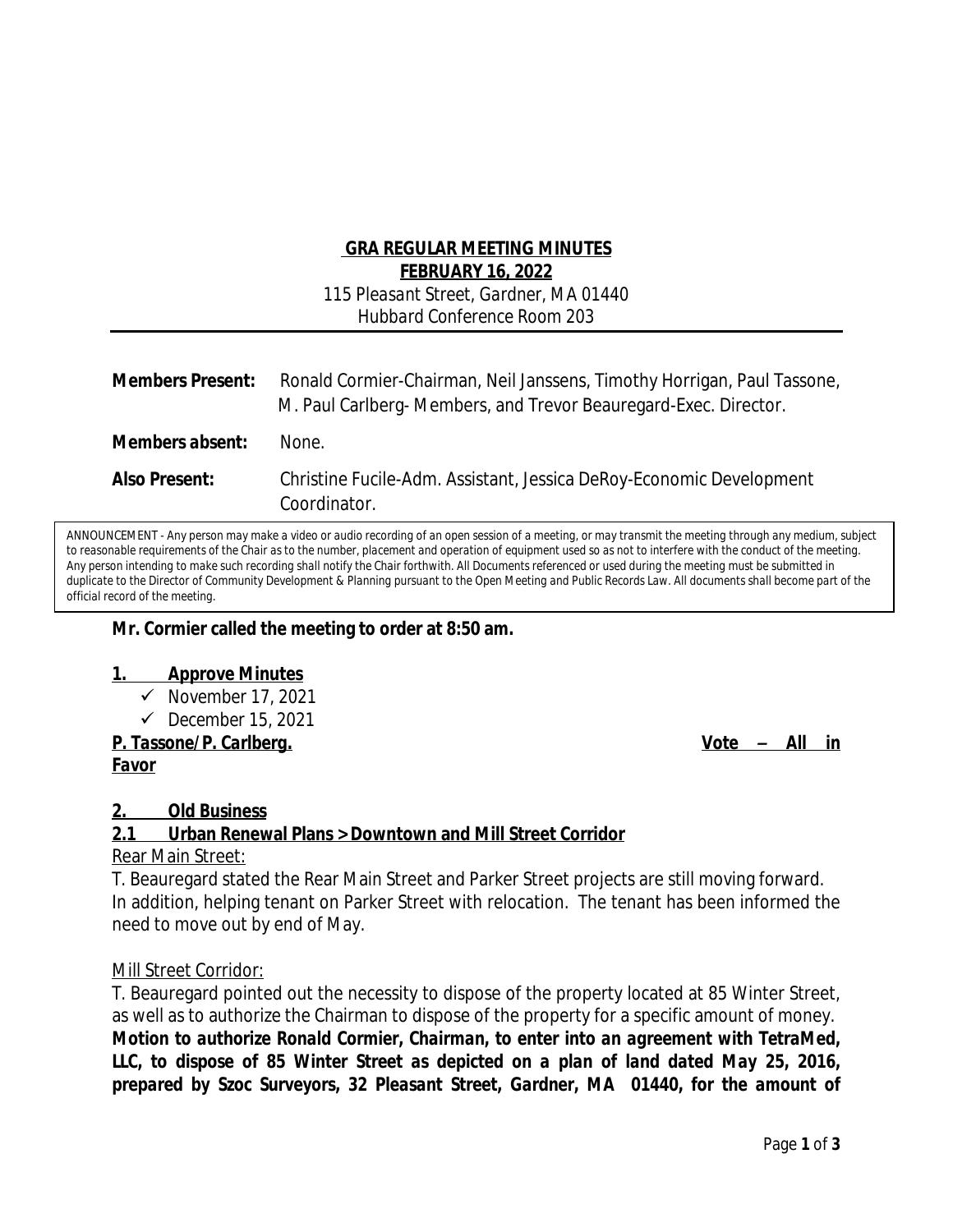*P. Tassone/P. Carlberg. Vote – All in favor.*

Appoint Executive Director – Vote *Motion to appoint Trevor Beauregard as Executive Director.*

# **3.2 Financials for Accounts and Investments > All Statements received**

T. Beauregard spoke of the money market account, as well as deposits into money market account due to sale of properties owned by GRA. Plans to meet with Edward Jones Advisor in the near future. In addition, T. Beauregard noted he would like to get the MassDevelopment loan off the books.

*Motion to accept financial report as presented. P. Tassone/T. Horrigan in the contract of the contract of the contract of the contract of the contract of the contract of the contract of the contract of the contract of the contract of the contract of the contract of t* 

*Note: P. Tassone had to leave meeting – left at 9:30 a.m.*

# **3.3 Summit Industrial Park**

T. Beauregard noted Lot 3 has not started construction yet.

## **3.4 Donations and License Renewal**

Donations made:

 $\checkmark$  Theater at the Mount

*\$893,580.80, and to authorize the Chairman, Ronald Cormier, to sign and execute a deed and any and all documents necessary to effectuate the transfer of the property to TetraMed, LLC. P. Carlberg/T. Horrigan. Vote – All in favor.*

Other:

- T. Beauregard noted himself and J. DeRoy are working with the State (*MassDevelopment*) regarding **DIF** (*District Improvement Finance*) to better public infrastructure improvements within the **DIF** area, and to encourage redevelopment and improvements. In addition, working with a Consultant.
- P. Carlberg inquired about Winter Street update. T. Beauregard replied the proponent has a new investor and will hopefully close by end of March.
- P. Carlberg suggested looking into changing real estate broker services.

# **2.2 140 S. Main Street**

*Nothing new to report currently*.

# **3. New Business**

*Nothing new to report currently.*

**3.1 Election of Officers**

Nominate New Slate of Officers – Vote *Motion to accept Slate of Officers as presented. T. Horrigan/P. Tassone. Vote – All in favor.*